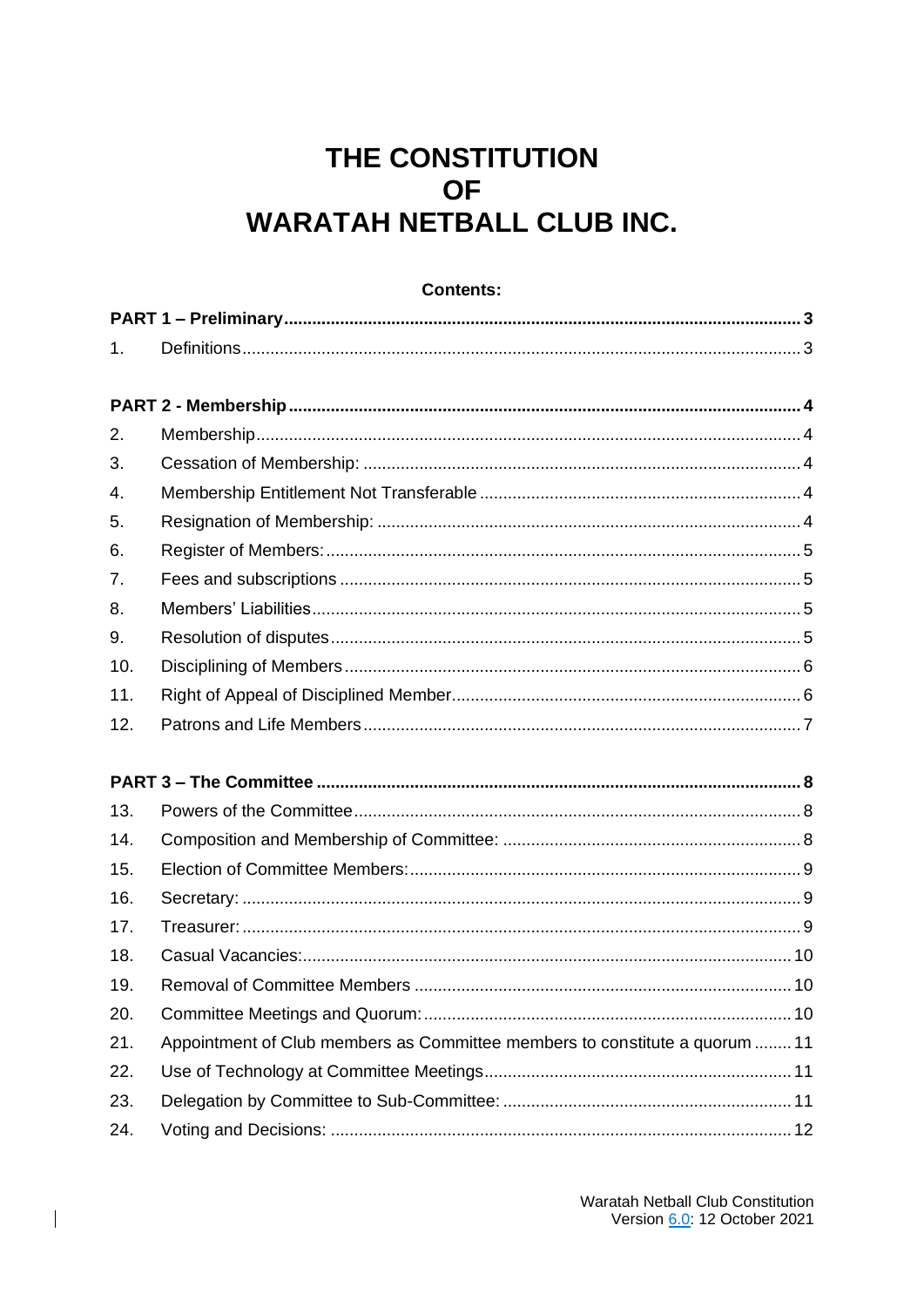| 25. |  |
|-----|--|
| 26. |  |
| 27. |  |
| 28. |  |
| 29. |  |
| 30. |  |
| 31. |  |
| 32. |  |
| 33. |  |
| 34. |  |
| 35. |  |
| 36. |  |
|     |  |
|     |  |
| 37. |  |
| 38. |  |
|     |  |
| 39. |  |
| 40. |  |
| 41. |  |
| 42. |  |
| 43. |  |
| 44. |  |
| 45. |  |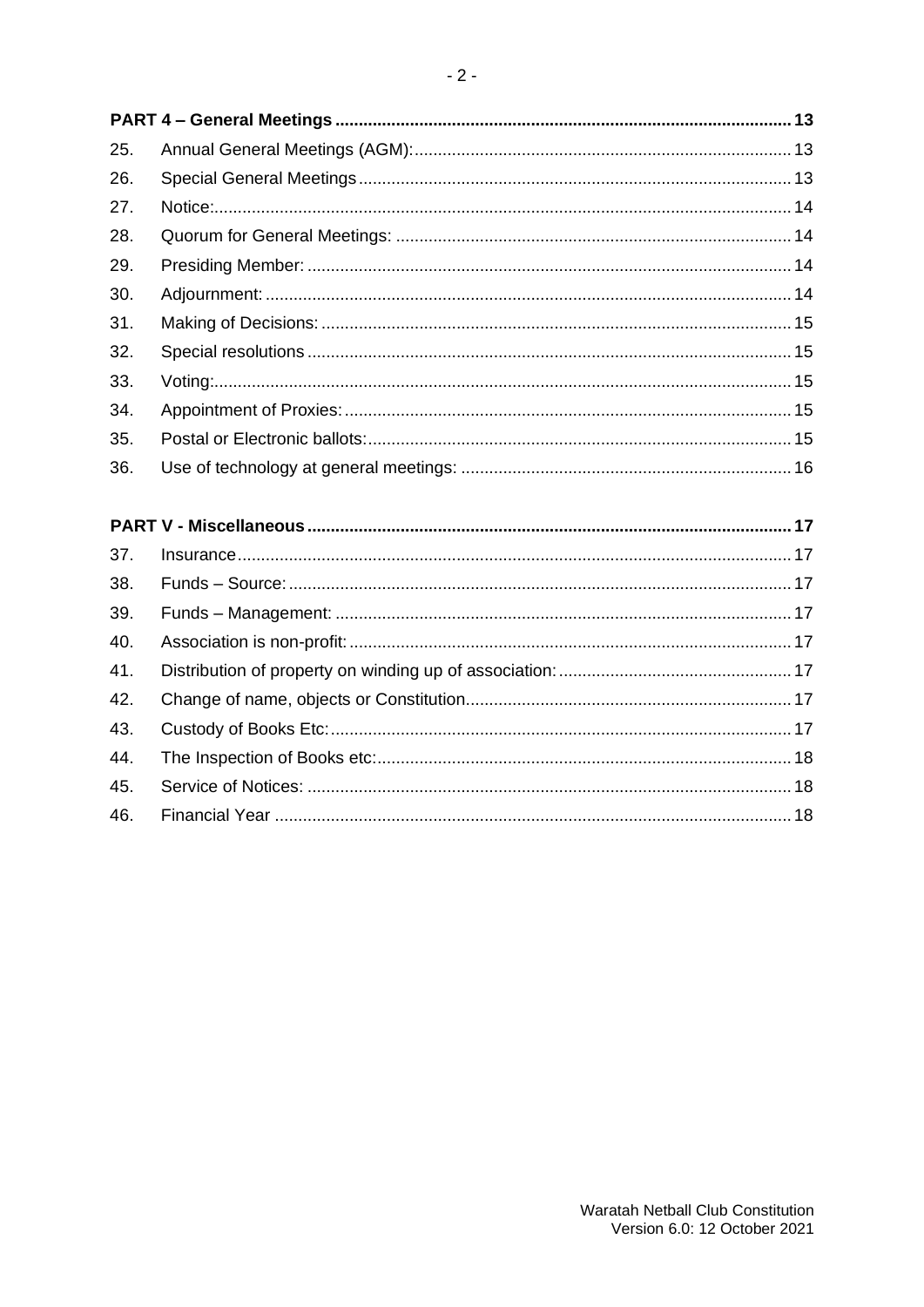# **PART 1 – Preliminary**

# **1. Definitions**

- 1.1 In this constitution, except in so far as the context or subject-matter otherwise indicates:
	- 1.1.1 "Club" means the association named Waratah Netball Club Inc., incorporated under the Act;
	- 1.1.2 "player member" means a person who desires to play netball for the Club and who is admitted to membership of the Club and pays the annual fee;
	- 1.1.3 "ordinary member" means a non-playing member such as a coach or manager and is admitted to membership of the Club and pays the annual fee;
	- 1.1.4 "associate member" means a person who has an interest in netball and in the affairs of the Club but who is unavailable or unable to play, coach or manage netball for the Club and who is admitted as a member of the Club and pays the entrance fee and annual fee;
	- 1.1.5 "Secretary" means the person holding office under these rules as Secretary of the Club; or if no person holds that office – the public officer of the Club
	- 1.1.6 "Special General Meeting" means a General Meeting of the Club other than an Annual General Meeting;
	- 1.1.7 "the Act" means the Association Incorporation Act, 2009;
	- 1.1.8 "the Regulation" means the Associations Incorporation Regulation 2016;
- 1.2 In this constitution, a reference to
	- 1.2.1 a function includes a reference to a power, authority and duty;
	- 1.2.2 and the exercise of a function includes, where the function if a duty, a reference to the performance of the duty.
- 1.3 The provisions of the Interpretation Act, 1987, apply to and in respect of these rules in the same manner as those provisions would so apply if these rules were an instrument made under the Act.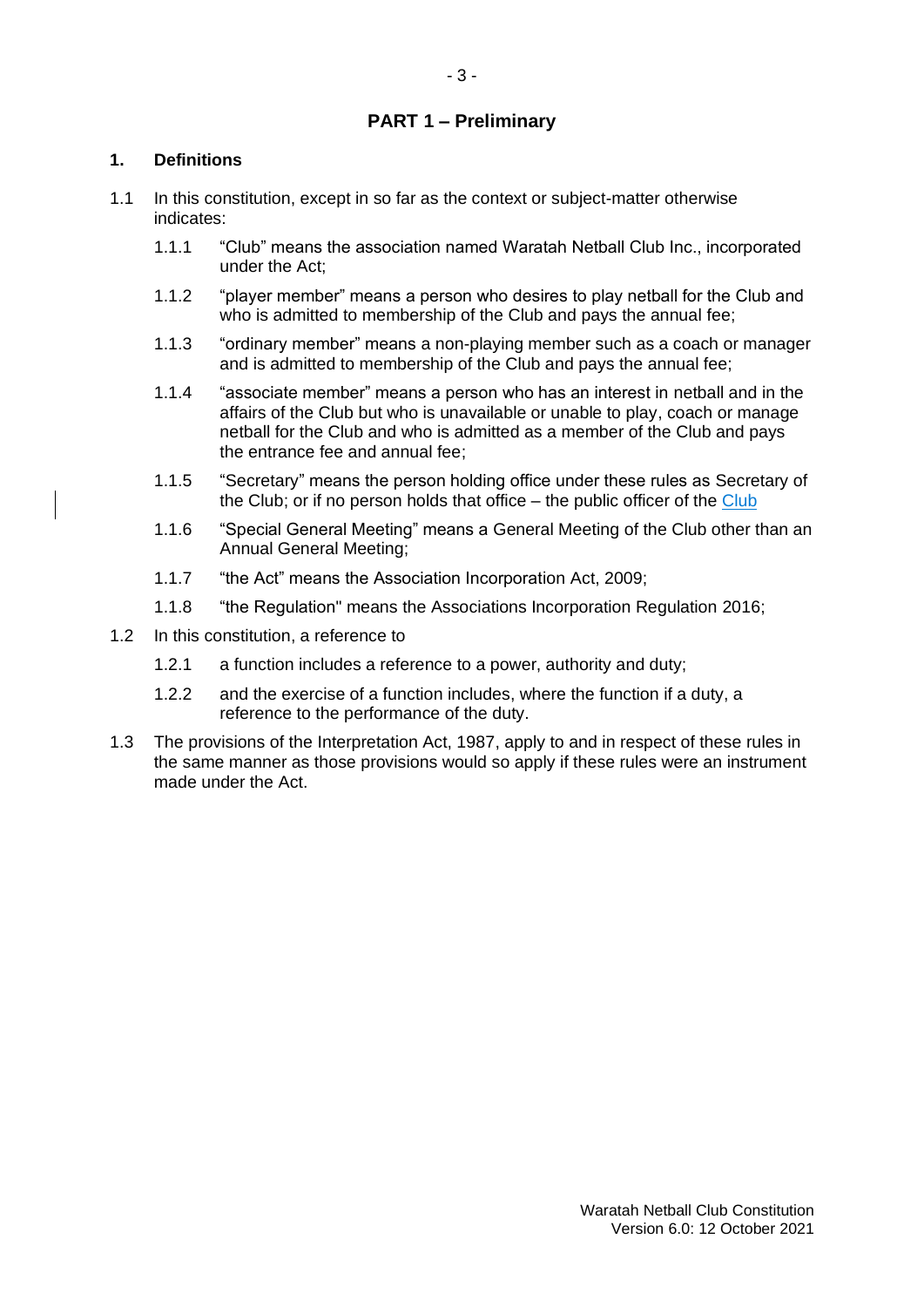# **PART 2 - Membership**

# **2. Membership**

- 2.1 A person is eligible to be a member of the Club if:
	- 2.1.1 that person registers as a Player or Non-Playing Member of Waratah Netball Club in the Newcastle Netball Association competition, or
	- 2.1.2 has been nominated as an associate member of the Club as provided by clause 2.2
- 2.2 A nomination of a person for associate membership of the Club under para 2.1.2:
	- 2.2.1 must be in such form as is prescribed by the Committee, and
	- 2.2.2 must be lodged with the Secretary of the Club, who as soon as practicable after receiving a nomination for membership, must refer the nomination to the Committee which is to determine whether to approve or to reject the nomination
- 2.3 Where the Committee determines to approve a nomination for membership, the Committee must, as soon as practicable after that determination,
	- 2.3.1 notify the nominee of that approval, and
	- 2.3.2 request the nominee to pay, within the period determined by the Committee but not later than Newcastle Netball Association registration date, the sum payable under this constitution as entrance fee and annual subscription for the nominee's type of Membership.
	- 2.3.3 The Committee may grant an extension of time to pay such fees to any paying members on application.
- 2.4 The Registrar must, on payment by the nominees of the amounts referred to above in subclause 2.3.2 within the period referred to in that provision, ensure that the nominee's name is entered in the Register of Members of the Club and, upon the name being so entered, the nominee becomes a member of the Club.

### **3. Cessation of Membership:**

- 3.1 A person ceases to be a member of the Club if the person:
	- 3.1.1 dies,
	- 3.1.2 resigns that membership,
	- 3.1.3 is expelled from the Club, or
	- 3.1.4 fails to pay the membership fee within the period agreed by the Committee.

### **4. Membership Entitlement Not Transferable**

- 4.1 A right, privilege or obligation which a person has by reason of being a member of the Club:
	- 4.1.1 is not capable of being transferred or transmitted to another person, and
	- 4.1.2 terminates upon cessation of the person's membership.

### **5. Resignation of Membership:**

5.1 A member of the Club may resign from membership of the Club by first giving to the Secretary written notice of at least 1 month (or any other period that the Committee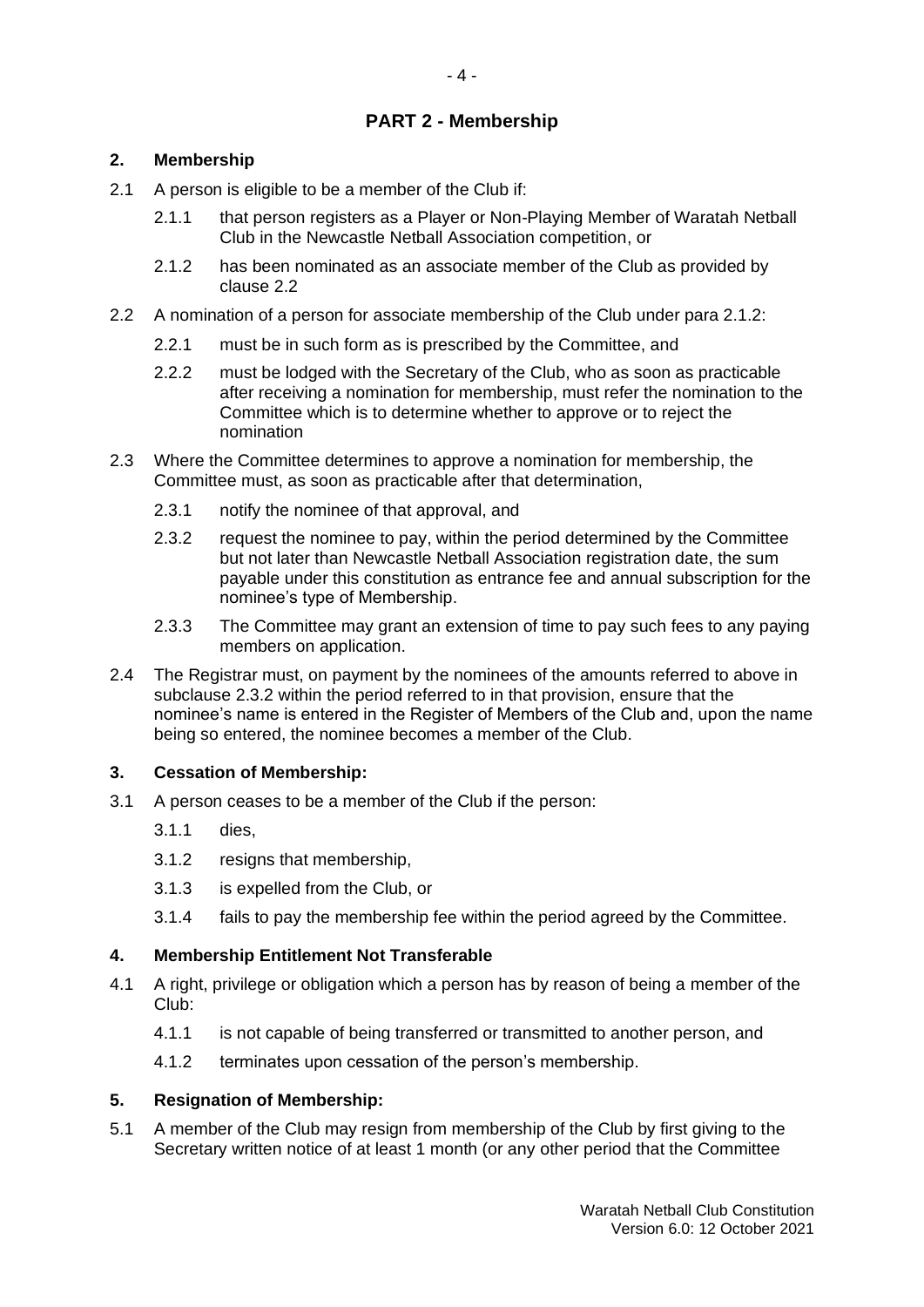may determine) of the member's intention to resign and, on the expiration of the period of notice, the member ceases to be a member.

5.2 Where a member of the Club ceases to be a member pursuant to clause 5.1, and in every other case where a member ceases to hold membership, the Registrar is to make an appropriate entry in the Register of Members recording the date on which the member ceased to be a member.

# **6. Register of Members:**

- 6.1 The Registrar must establish and maintain a Register of Members of the Club specifying the name and postal or residential address, and email address of each person who is a member of the Club together with the date on which the person became a member.
- 6.2 The Registrar is to ensure that a record of Committee Members is maintained.
- 6.3 The Register of Members is to be kept electronically by the Registrar and must be available for inspection, free of charge, by any member of the Club at any reasonable hour.
- 6.4 If a member requests that any information contained on the register about the member (other than the member's name) not be available for inspection, that information must not be made available for inspection.
- 6.5 A member must not use information about a person obtained from the register to contact or send material to the person, other than for:
	- 6.5.1 the purposes of sending the person a newsletter, a notice in respect of a meeting or other event relating to the Club or other material relating to the Club, or
	- 6.5.2 any other purpose necessary to comply with a requirement of [the Act](http://www.austlii.edu.au/au/legis/nsw/consol_act/aia2009307/) or the Regulation.
- 6.6 Where the registers are kept in electronic form-:
	- 6.6.1 it must be convertible into a hard copy, and
	- 6.6.2 the requirements in subclauses 6.3 and 6.4 apply for a hard copy.

# **7. Fees and subscriptions**

- 7.1 A member of the Club, except original members of the Club, must on admission to membership, pay the Club a fee of \$1.00 or where such other amount is determined by the Committee, that other amount.
- 7.2 In addition to any amount payable under 7.1, a member of the Club must pay the annual fees appropriate to their membership, as determined by the Committee and set out at the beginning of the financial year.

### **8. Members' Liabilities**

8.1 The liability of a member of the Club to contribute towards the payment of the debts and liabilities of the Club or the costs, charges and expenses of the winding up of the Club is limited to the amount, if any, unpaid by the member in respect of membership of the Club as required by clause 7.

### **9. Resolution of disputes**

9.1 A dispute between a member and another member (in their capacity as members) of the Club, or a dispute between a member or members and the Club, are to be referred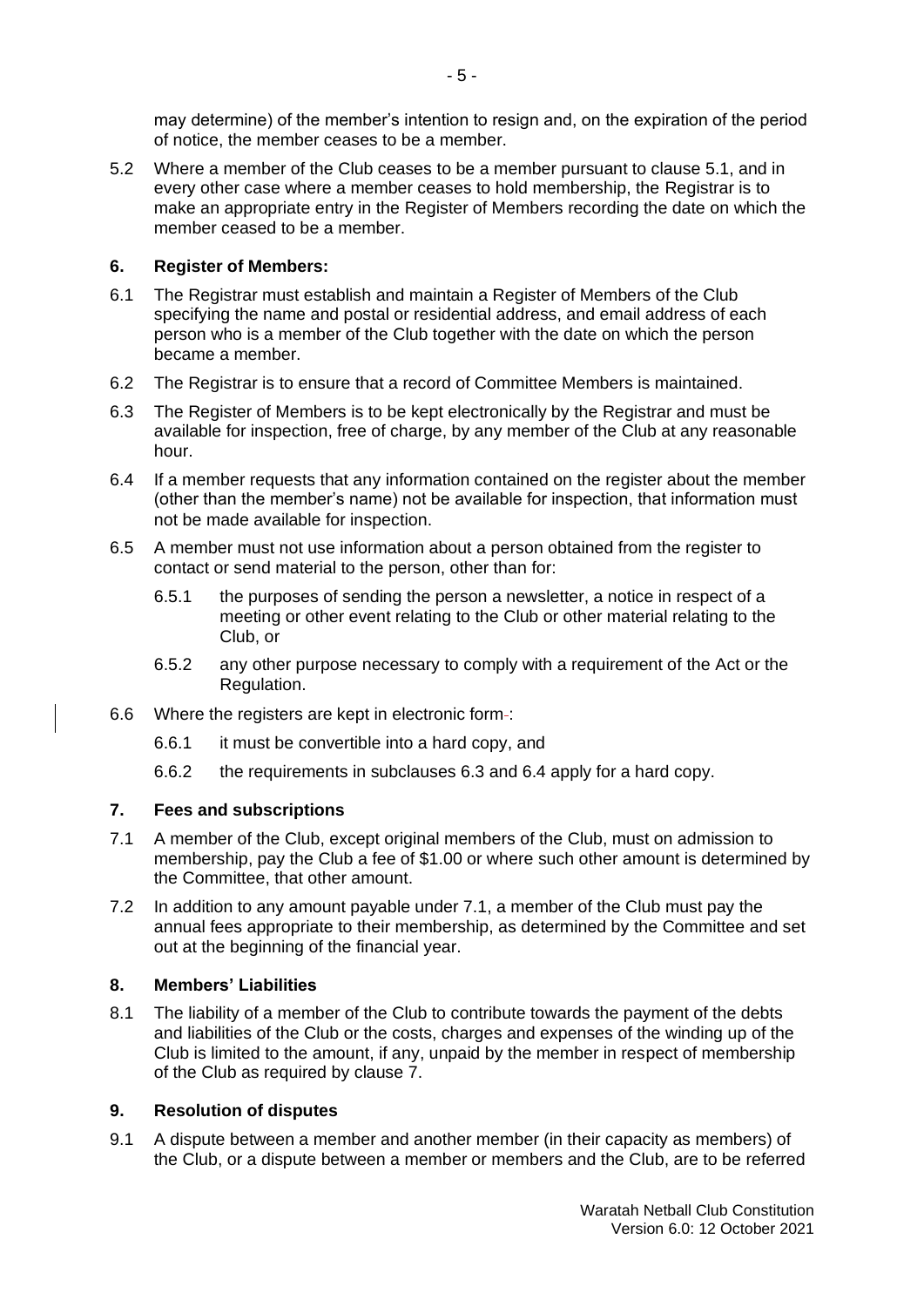to a Community Justice Centre for mediation under the [Community Justice Centres Act](http://www.austlii.edu.au/au/legis/nsw/consol_act/cjca1983302/) [1983.](http://www.austlii.edu.au/au/legis/nsw/consol_act/cjca1983302/)

- 9.2 If a dispute is not resolved by mediation within 3 months of the referral to a Community Justice Centre, the dispute is to be referred to arbitration.
- 9.3 The *Commercial Arbitration Act 2010* applies to any such dispute referred to arbitration.

### **10. Disciplining of Members**

- 10.1 A complaint may be made to the Committee by any person that a member of the Club:
	- 10.1.1 has refused or neglected to comply with a provision or provisions of this constitution, or
	- 10.1.2 has wilfully acted in a manner prejudicial to the interests of the Club.
- 10.2 The Committee may refuse to deal with a complaint if it considers the complaint to be trivial or vexatious in nature.
- 10.3 If the Committee decides to deal with the complaint, the Committee:
	- 10.3.1 must cause notice of the complaint to be served on the member concerned, and
	- 10.3.2 must give the member at least 14 days from the time the notice is served within which to make submissions to the Committee in connection with the complaint, and
	- 10.3.3 must take into consideration any submissions made by the member in connection with the complaint.
- 10.4 The Committee may, by resolution, expel the member from the Club or suspend the member from membership of the Club if, after considering the complaint and any submissions made in connection with the complaint, it is satisfied that the facts alleged in the complaint have been proved and the expulsion or suspension is warranted in the circumstances.
- 10.5 If the Committee expels or suspends a member, the Secretary must, within 7 days after the action is taken, cause written notice to be given to the member of the action taken, of the reasons given by the Committee for having taken that action and of the member's right of appeal under clause 11.
- 10.6 The expulsion or suspension does not take effect:
	- 10.6.1 until the expiration of the period within which the member is entitled to appeal against the resolution concerned, or
	- 10.6.2 if within that period the member exercises the right of appeal, unless and until the Club confirms the resolution under clause 11, whichever is the later.

### **11. Right of Appeal of Disciplined Member**

- 11.1 A member may appeal to the Club in a General Meeting against a resolution of the Committee, which is confirmed under clause 10.4, within 7 days after notice of resolution is served on the member, by lodging with the Secretary a notice to that effect.
- 11.2 The notice may, but need not, be accompanied by a statement of the grounds on which the member intends to rely for the purpose of the appeal.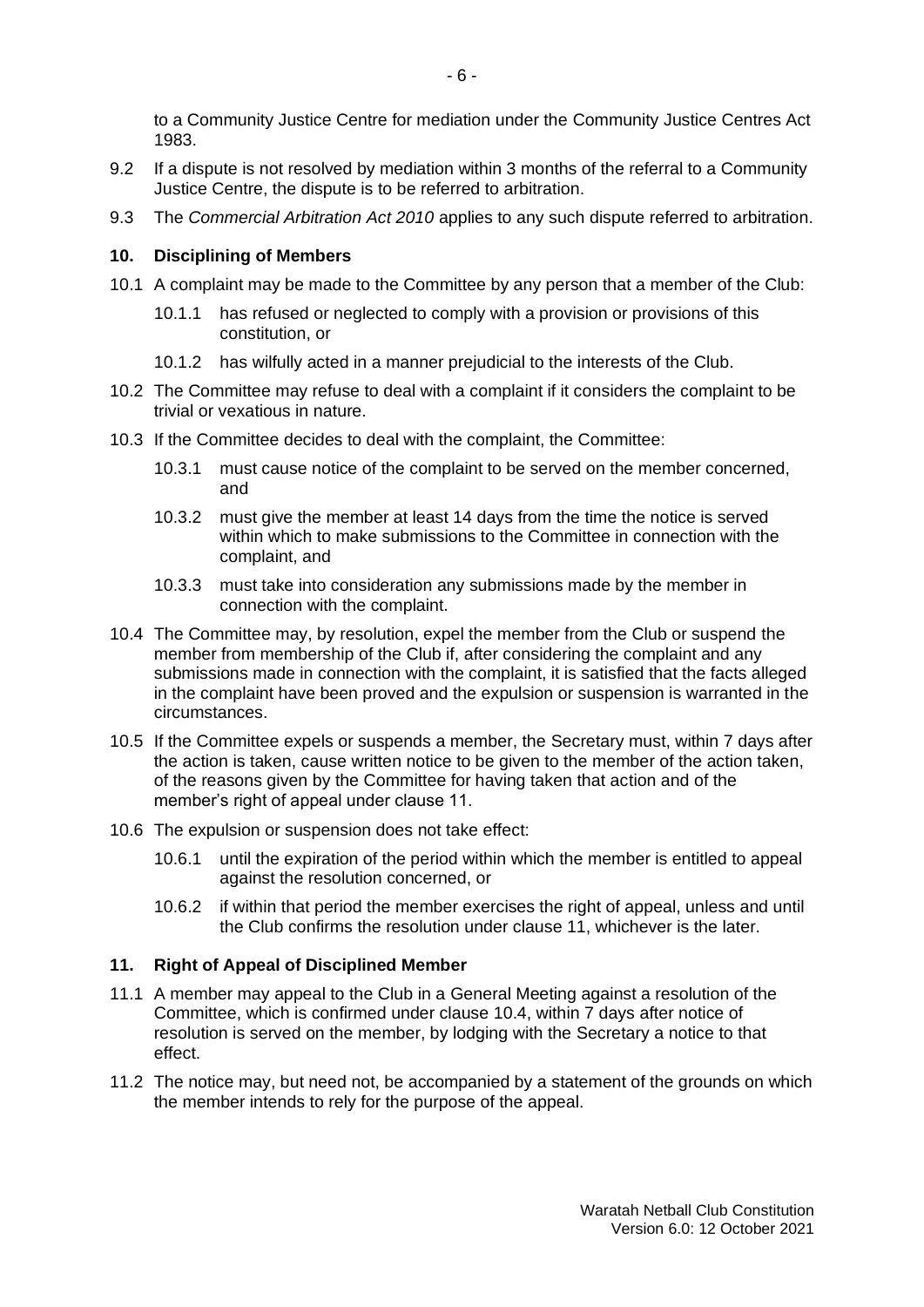- 11.3 Upon receipt of a notice from a member under clause 11.1, the Secretary must notify the Committee which is to convene a General Meeting of the Club to be held within 28 days after the date on which the Secretary received the notice.
- 11.4 At a General Meeting of the Club convened under clause 11.3:
	- 11.4.1 no business other than the question of the appeal is to be transacted,
	- 11.4.2 the Committee and the member are to be given the opportunity to state their respective cases orally or in writing, or both and
	- 11.4.3 the members present are to vote by secret ballot on the question of whether the resolution should be confirmed or revoked.
	- 11.4.4 The appeal is to be determined by a simple majority of votes cast by members of the association

### **12. Patrons and Life Members**

- 12.1 The Club may in a General Meeting by simple majority of those present and entitled to vote confer on any person the title of Patron.
- 12.2 The Club Executive may, on the recommendation of the Committee, by simple majority of those present and entitled to vote confer Life Membership on a Club member or members who have rendered meritorious service to the Club subject to subclause 12.3.
- 12.3 The Committee is not to recommend Life Membership for:
	- 12.3.1 any Committee Member or Non-Playing Member who has less than 5 years consecutive and current membership, or
	- 12.3.2 any Playing Member who has less than 10 years total membership.
- 12.4 The Life Member will be acknowledged by the presentation of a suitable trophy determined by the Committee. The Life Member shall retain all the rights and privileges of and be subject to all the obligations of an ordinary member.
- 12.5 A Patron or Life Member should be invited to attend all functions and meetings of the Club. A Patron or Life Member is permitted to address any such meetings and join in discussions but will not be entitled to vote except when the Patron or Life Member continues to play, coach, or manage netball for the Club or is an office bearer.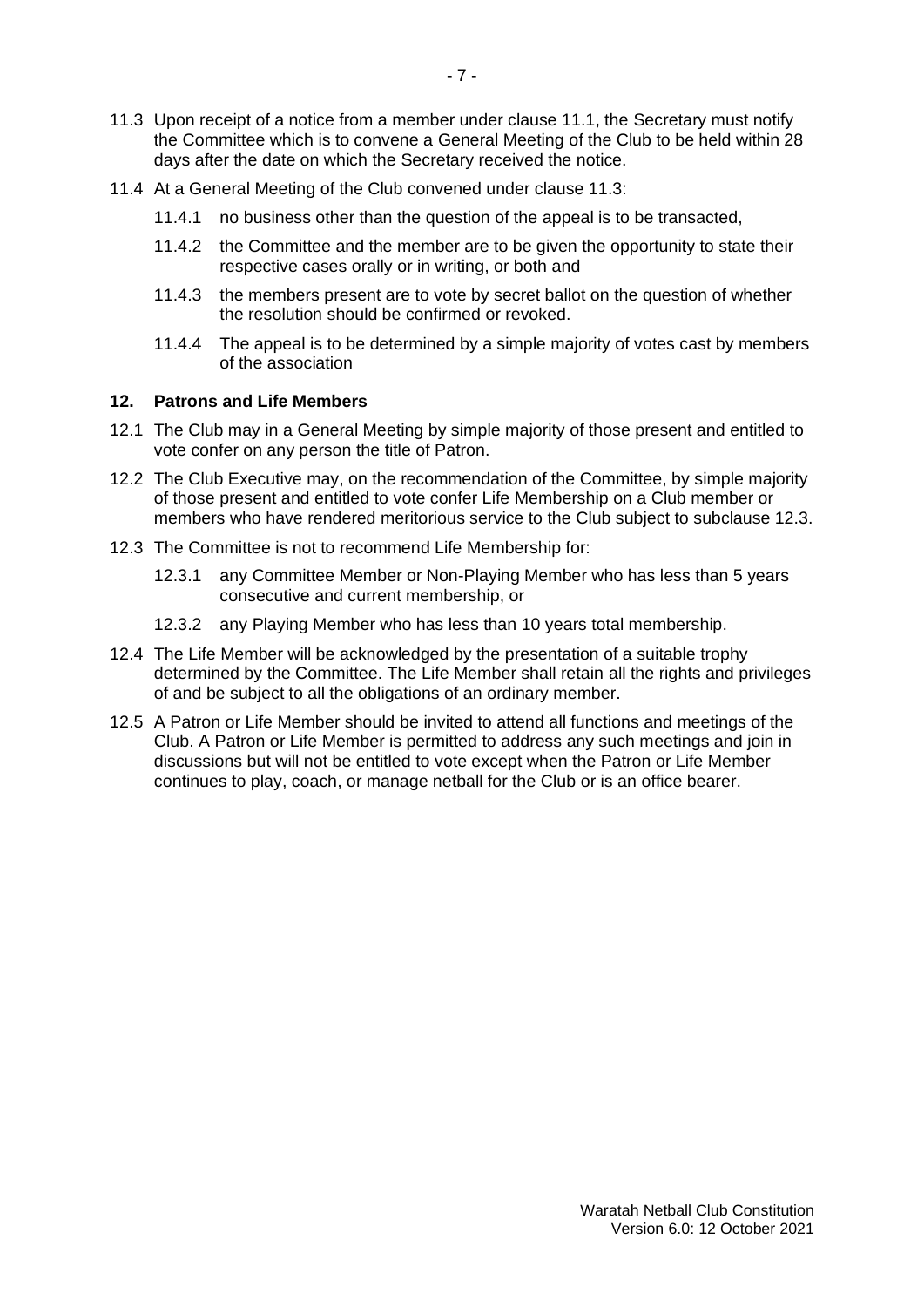# **PART 3 – The Committee**

# **13. Powers of the Committee**

- 13.1 Subject to the Act, the Regulation, this constitution and to any resolution passed by the Club in General Meeting, the Committee:
	- 13.1.1 is to control and manage the affairs of the Club,
	- 13.1.2 may exercise all such functions as may be exercised by the Club other than those functions that are required by these rules to be exercised by a General Meeting of the Club; and
	- 13.1.3 has power to perform all the acts and do all things as appear to the Committee to be necessary or desirable for the proper management of the affairs of the Club.

# **14. Composition and Membership of Committee:**

- 14.1 The Committee is to consist of:
	- 14.1.1 The office-bearers (referred to as the "Club Executives") of the Club and
	- 14.1.2 At least three ordinary Committee members,
- 14.2 Each of the Committee is to be elected in the Annual General Meeting (AGM) of the association under clause 15.
- 14.3 The total number of Committee members is to be no less than 6.
- 14.4 Office-bearers of the Club are as follows:
	- 14.4.1 the President,
	- 14.4.2 the Vice-President,
	- 14.4.3 the Secretary,
	- 14.4.4 the Treasurer; and
	- 14.4.5 the Registrar;
- 14.5 Ordinary committee members of the Club include:
	- 14.5.1 the Coaching Convenor;
	- 14.5.2 the Umpiring Convenor;
	- 14.5.3 the Social Co-ordinator,
	- 14.5.4 the Communications Officer and
	- 14.5.5 the Fundraising Co-ordinator.
- 14.6 A Committee member may hold up to 2 offices (other than both the offices of President and Vice-president).
- 14.7 There is no maximum number of consecutive terms for which a Committee member may hold office.
- 14.8 Each member of the Committee is, subject to this constitution, to hold office until the commencement of the AGM following the date of the member's election and is eligible for re-election.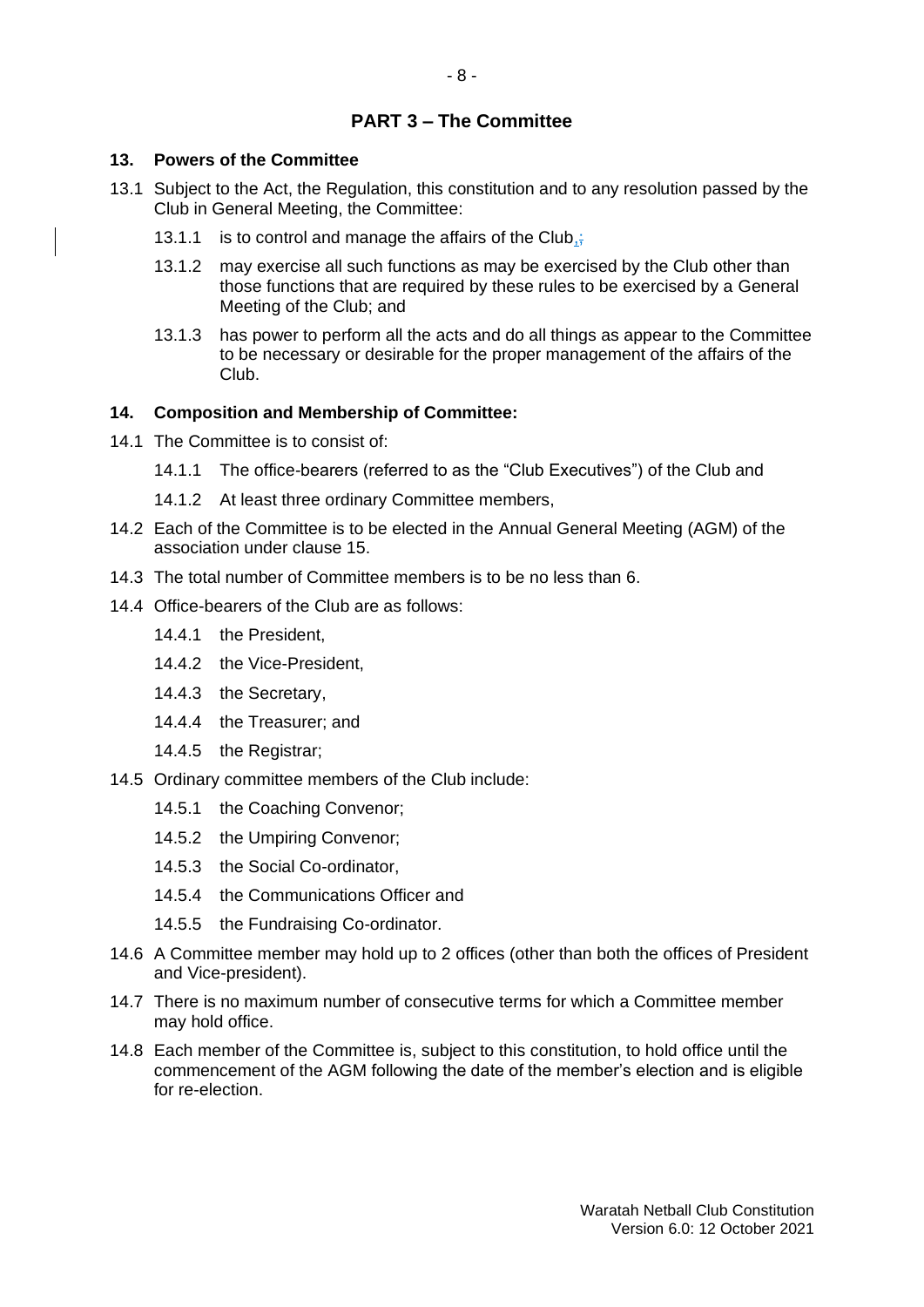### **15. Election of Committee Members:**

- 15.1 Nominations of candidates for elections as office bearers of the Club or as ordinary Committee members:
	- 15.1.1 must be made in writing by at least one member of the Club, and endorsed by the candidate who is to be a member of the Club at the time of nomination; and
	- 15.1.2 is to be delivered to the Secretary of the Club not less than 7 days before the date fixed for the holding of the AGM at which the election is to take place.
- 15.2 If insufficient nominations are received to fill all vacancies on the Committee, the candidates nominated are taken to be elected and further nominations may be received verbally at the AGM.
- 15.3 If insufficient further nominations are received, any vacant positions remaining on the Committee are taken to be casual vacancies.
- 15.4 If the number of nominations received is equal to the number of vacancies to be filled, the persons nominated are to be deemed to be elected.
- 15.5 If the number of nominations exceeds the number of vacancies to be filled, a ballot is to be held.
- 15.6 The ballot for the election of office bearers and ordinary members of the Committee is to be conducted at the AGM in such manner as the Committee may direct.
- 15.7 A person nominated as a candidate for election as an office-bearer or as an ordinary Committee member must be a member of the Club.

### **16. Secretary:**

- 16.1 The Secretary must, as soon as practicable after being appointed as Secretary, lodge notice with the Club his or her address
- 16.2 It is the duty of the Secretary to keep minutes of:
	- 16.2.1 all appointments of office-bearers and members of the Committee, and
	- 16.2.2 the names of members of the Committee present at a Committee meeting or general meeting, and
	- 16.2.3 all proceedings at Committee meetings and general meetings.
- 16.3 Minutes of proceedings at a meeting must be signed by the Chairperson of the meeting or by the Chairperson of the next succeeding meeting.
- 16.4 The signature of the Chairperson may be transmitted by electronic means for the purpose of subclause 16.3.

### **17. Treasurer:**

- 17.1 It is the duty of the Treasurer of the Club is to ensure that:
	- 17.1.1 all money due to the Club is collected and received and that all payments authorised by the Club are made; and
	- 17.1.2 correct books and accounts are kept showing the financial affairs of the Club including full details of all receipts and expenditure connected with the activities of the Club.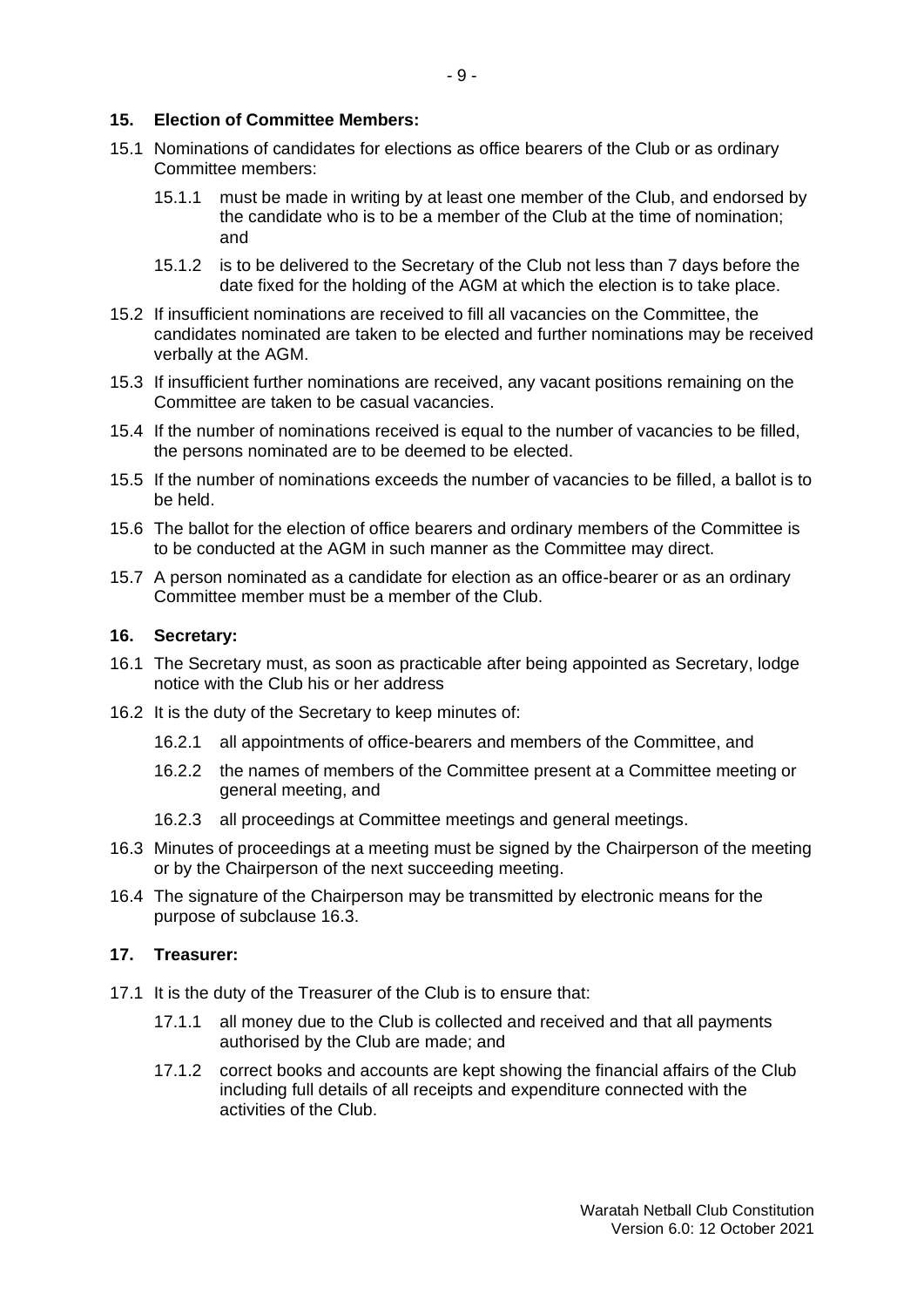### **18. Casual Vacancies:**

- 18.1 In the event of a casual vacancy occurring in the membership of the Committee, the Committee may appoint a member of the Club to fill the vacancy and the member so appointed is to hold office, subject to this constitution, until the Annual General Meeting next following the date of the appointment.
- 18.2 A casual vacancy in the office of a member of the Committee occurs if the member:
	- 18.2.1 dies, or
	- 18.2.2 ceases to be a member of the Club, or
	- 18.2.3 becomes an insolvent under administration within the meaning of the [Corporations Act 2001](http://www.austlii.edu.au/au/legis/cth/consol_act/ca2001172/) of the Commonwealth, or
	- 18.2.4 resigns office by notice in writing given to the Secretary, or
	- 18.2.5 is removed from office under [clause](http://www.austlii.edu.au/au/legis/nsw/consol_reg/air2010398/s4.html#clause) 19, or
	- 18.2.6 becomes a mentally incapacitated person, or
	- 18.2.7 is absent without the consent of the Committee from 3 consecutive meetings of the Committee, or
	- 18.2.8 is convicted of an offence involving fraud or dishonesty for which the maximum penalty on conviction is imprisonment for not less than 3 months, or
	- 18.2.9 is prohibited from being a director of a company under Part 2D.6 (Disqualification from managing corporations) of the [Corporations Act](http://www.austlii.edu.au/au/legis/cth/consol_act/ca2001172/) [2001](http://www.austlii.edu.au/au/legis/cth/consol_act/ca2001172/) of the Commonwealth.

### **19. Removal of Committee Members**

- 19.1 The Club in a General Meeting may by resolution remove any member of the Committee from the office of member before the expiration of the member's term of office and may by resolution appoint another person to hold office until the expiration of the term of office of the member so removed.
- 19.2 If a member of the Committee to whom a proposed resolution referred to in subclause 19.1 relates makes representations in writing to the Secretary or president (not exceeding a reasonable length) and requests that the representations be notified to the members of the Club, the Secretary or the President may send a copy of the representations to each member of the Club or, if the representations are not so sent, the member is entitled to require that the representations be read out at the meeting at which the resolution is considered.

### **20. Committee Meetings and Quorum:**

- 20.1 The Committee is to meet at least six (6) times in each period of 12 months at such place and time as the Committee may determine.
- 20.2 Additional meetings of the Committee may be convened by the President or Secretary or 3 members of the Committee.
- 20.3 Written notice of a meeting of the Committee is to be given by the Secretary to each member of the Committee at least 48 hours but preferably 5 days before the time appointed for the holding of the meeting.
- 20.4 Notice of a meeting given under subclause 20.3 must specify the general nature of the business to be transacted at the meeting.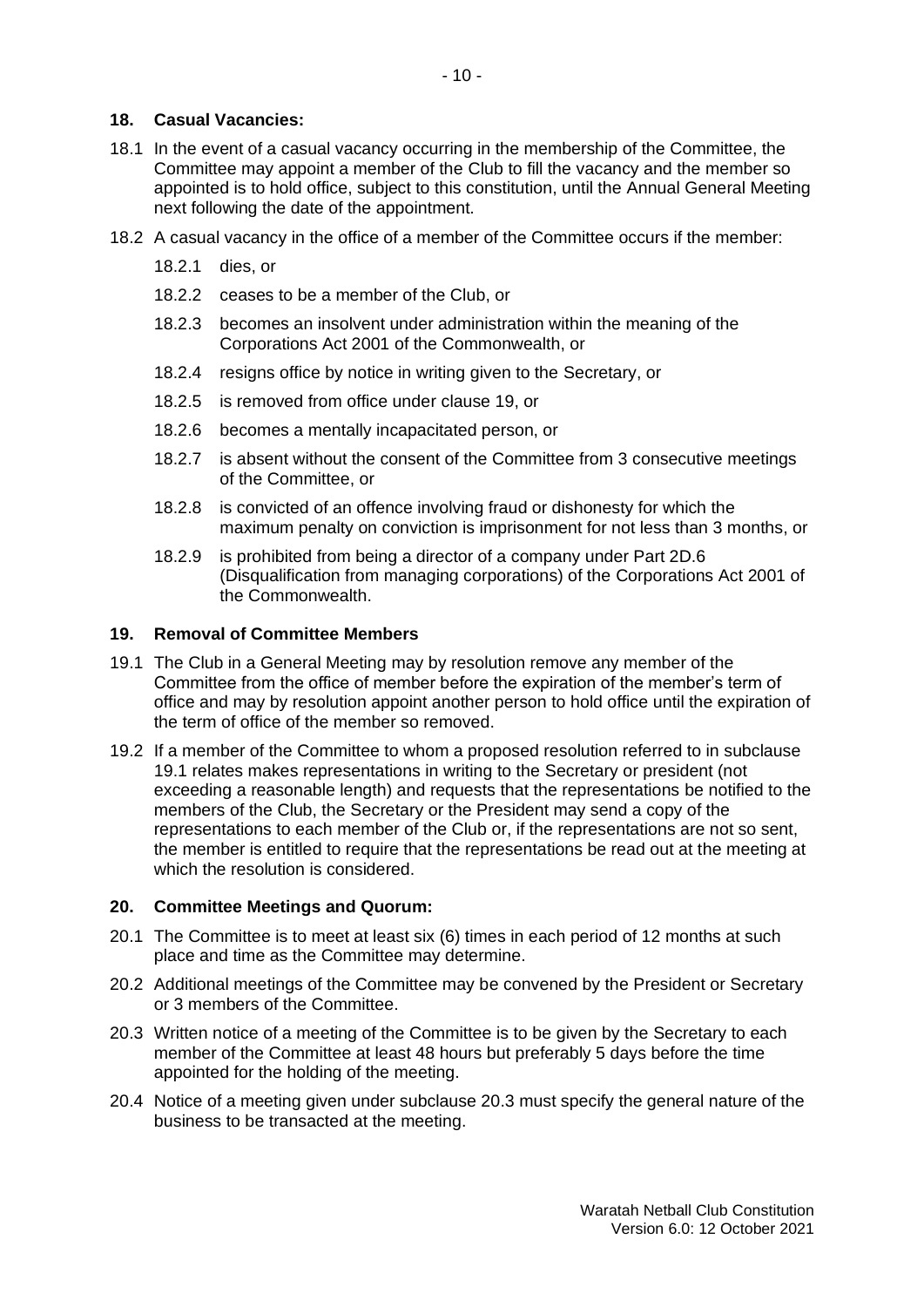- 20.5 Any 5 members of the Committee constitute a quorum for the transaction of the business of a meeting of the Committee.
- 20.6 No business is to be transacted by the Committee unless a quorum is present and if within half an hour of the time appointed for the meeting a quorum is not present the meeting is to be rescheduled.
- 20.7 At a meeting of the Committee:
	- 20.7.1 the President is to preside, or, in the President's absence, the Vice-President is to preside, or
	- 20.7.2 if the President and Vice-President are absent or unwilling, one of the remaining members of the Committee be chosen by the members present at the meeting is to preside.

### **21. Appointment of Club members as Committee members to constitute a quorum**

- 21.1 If at any time the number of Committee members is less than the number required to constitute a quorum for a Committee meeting, the existing Committee members may appoint sufficient number of members of the Club to enable the quorum to be constituted.
- 21.2 A member of the Committee so appointed is to hold office, subject to this constitution until the next AGM.
- 21.3 This clause does not apply to the filling of a casual vacancy.

### **22. Use of Technology at Committee Meetings**

22.1 A Committee meeting may be held at 2 or more venues using any technology approved by the Committee that gives each of the Committee's members a reasonable opportunity to participate.

### **23. Delegation by Committee to Sub-Committee:**

- 23.1 The Committee may, by instrument in writing, delegate to one or more sub-Committee (consisting of such members of the Club as the Committee thinks fit) the exercise of such of the functions of the Committee as are specified in the instrument, other than:
	- 23.1.1 this power of delegation, and
	- 23.1.2 a function which is a duly imposed on the Committee by the Act or by any other law.
- 23.2 A function the exercise of which has been delegated to a sub-Committee under this clause may, while the delegation remains unrevoked, be exercised from time to time by the sub-Committee in accordance with the terms of the delegation.
- 23.3 A delegation under this section may be made subject to such conditions or limitations as to the exercise of any function the subject thereof, or as to time or circumstances, as may be specified in the instrument of delegation.
- 23.4 Despite any delegation under this rule, the Committee may continue to exercise any function delegated.
- 23.5 Any act or thing done or suffered by the sub-Committee acting in the exercise of a delegation under this rule has the same force and effect as it would have if it had been done or suffered by the Committee.
- 23.6 The Committee may revoke wholly or in part any delegation under this rule.
- 23.7 A sub-Committee may meet and adjourn as it thinks proper.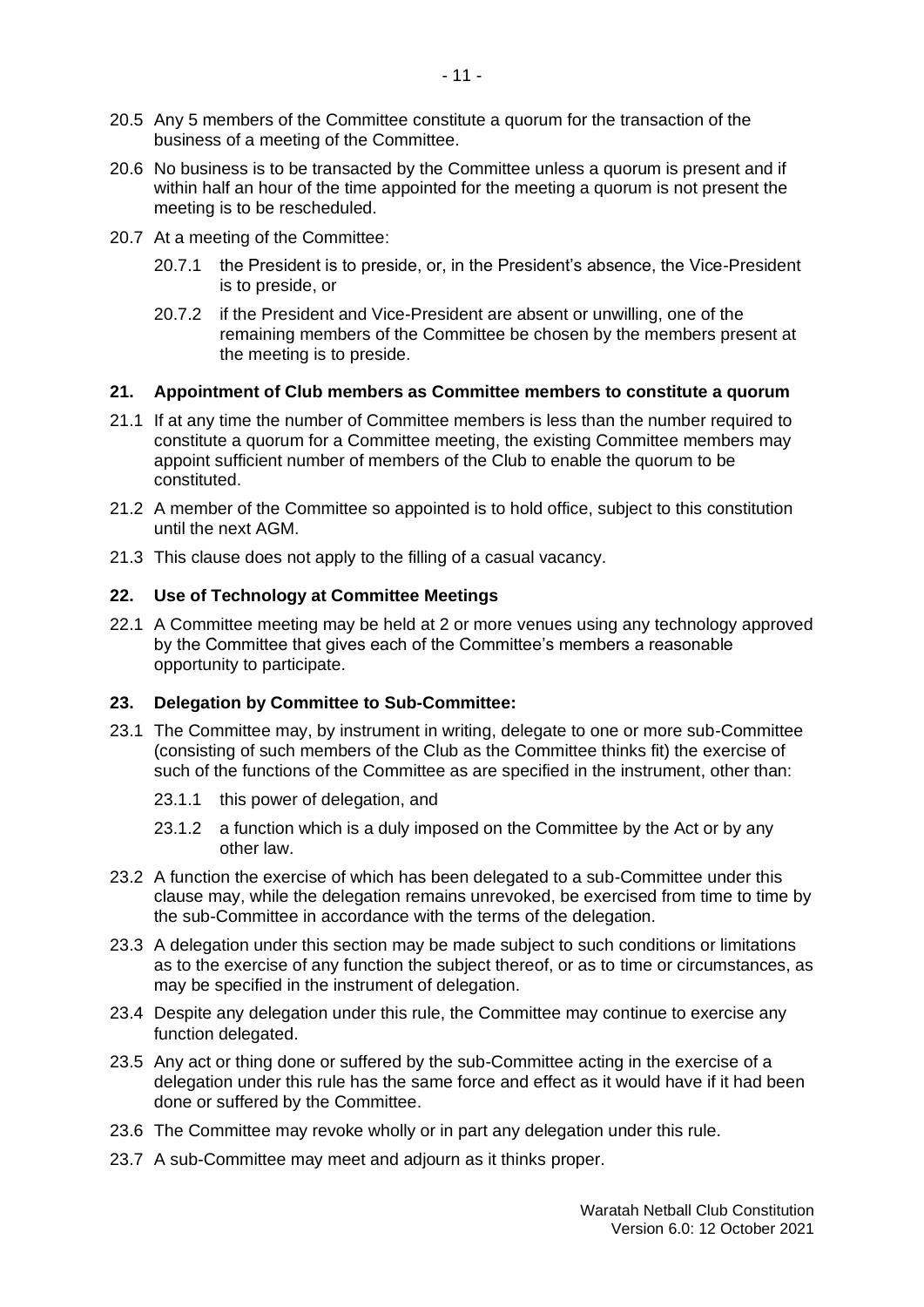- 24.1 Questions arising at a meeting of the Committee or of any sub-Committee appointed by the Committee are to be determined by a majority of the votes of the members of the Committee or sub-Committee present at the meeting.
- 24.2 Each member present at a meeting of the Committee or of any sub-Committee appointed by the Committee (including the person presiding at the meeting) is entitled to one vote but, in the event of any equality of votes on any question, the person presiding may exercise a second or casting vote.
- 24.3 Subject to clause 20.5 the Committee may act despite any vacancy on the Committee.
- 24.4 Any act or thing done or suffered, or purporting to have been done or suffered, by the Committee or by a sub-Committee appointed by the Committee, is valid and effectual notwithstanding any defect that may afterwards be discovered in the appointment or qualification of any member of the Committee or sub-Committee.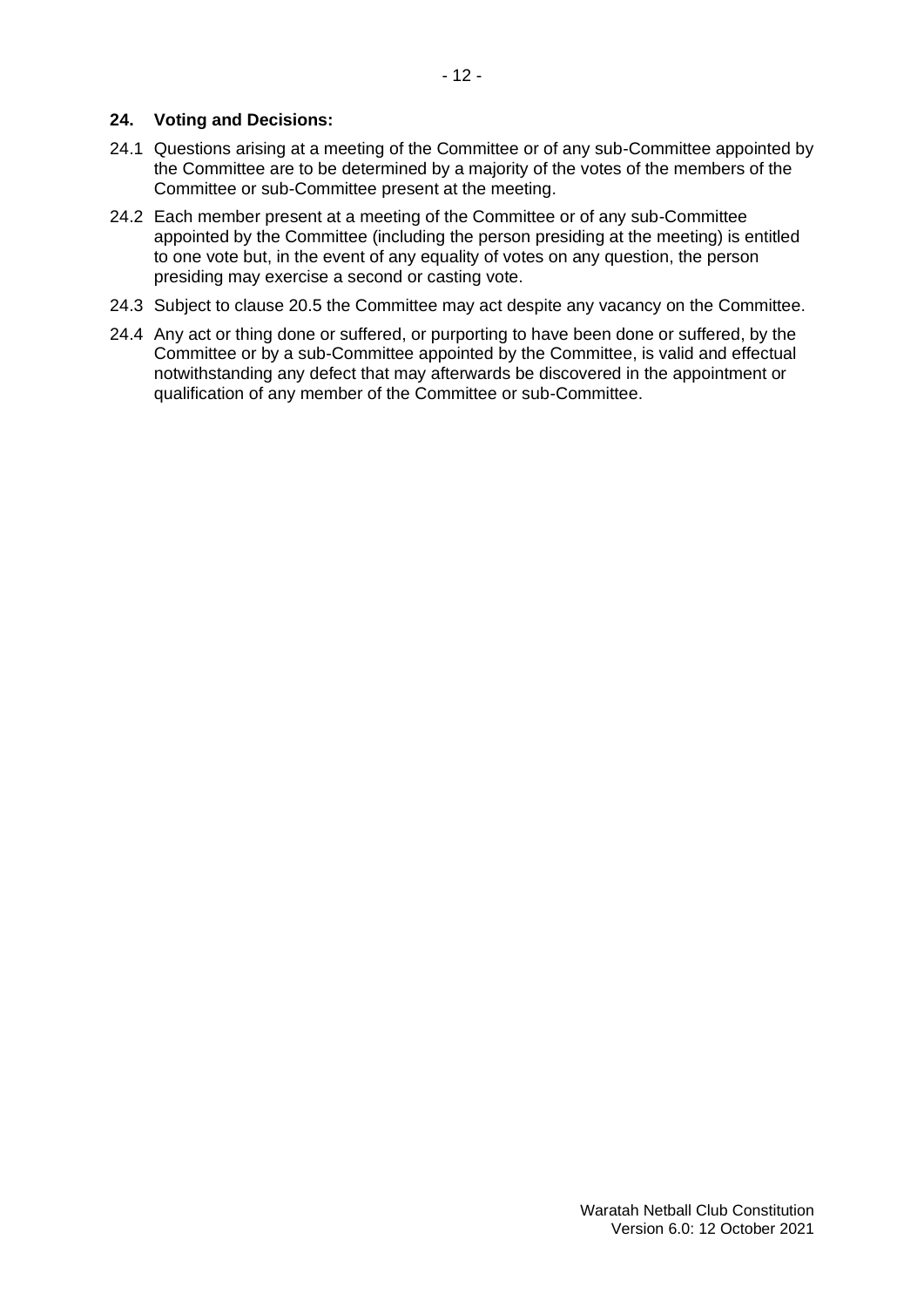# **PART 4 – General Meetings**

### **25. Annual General Meetings (AGM):**

- 25.1 The AGM of the Club is, subject to the Act, to be convened within three months of the close of the Club's competition season. The appropriate date, place and time to be determined by the Committee
- 25.2 In addition to any other business which may be transacted at an AGM the business of an AGM is to be:
	- 25.2.1 to confirm the minutes of the last preceding AGM and of any Special General Meeting held since that meeting;
	- 25.2.2 to receive from the Committee reports upon the activities of the Club during the last preceding financial year;
	- 25.2.3 to elect office-bearers of the Club and ordinary members of the Committee; and to confirm Patrons (if any) and Life Members (if any);
	- 25.2.4 to receive and consider the financial statement which is required to be submitted to members under the Act.
- 25.3 An AGM is to be specified as such in the notice convening it.

### **26. Special General Meetings**

- 26.1 The Committee may, whenever it thinks fit, convene a Special General Meeting of the Club.
- 26.2 The Committee must, on the requisition of not less than 5 per cent of the total number of members, convene a Special General Meeting of the Club.
- 26.3 A requisition of members for a Special General Meeting:
	- 26.3.1 must be in writing
	- 26.3.2 must state the purpose or purposes of the meeting,
	- 26.3.3 must be signed by the members making the requisition, and
	- 26.3.4 must be lodged with the Secretary; and
	- 26.3.5 may consist of several documents in a similar form, each signed by one or more of the members making the requisition.
- 26.4 If the Committee fails to convene a Special General Meeting to be held within 1 month after the date on which a requisition of members for the meeting is lodged with the Secretary, any one or more of the members who made the requisition may convene a Special General Meeting to be held no later than 3 months after that date.
- 26.5 A Special General Meeting convened by a member or members as referred to in clause 26.4 is to be convened as nearly as is practicable in the same manner as General Meetings are convened by the Committee.
- 26.6 For the purpose of subclause 26.3:
	- 26.6.1 a requisition may be in electronic form, and
	- 26.6.2 a signature may be transmitted, and a requisition may be lodged, by electronic means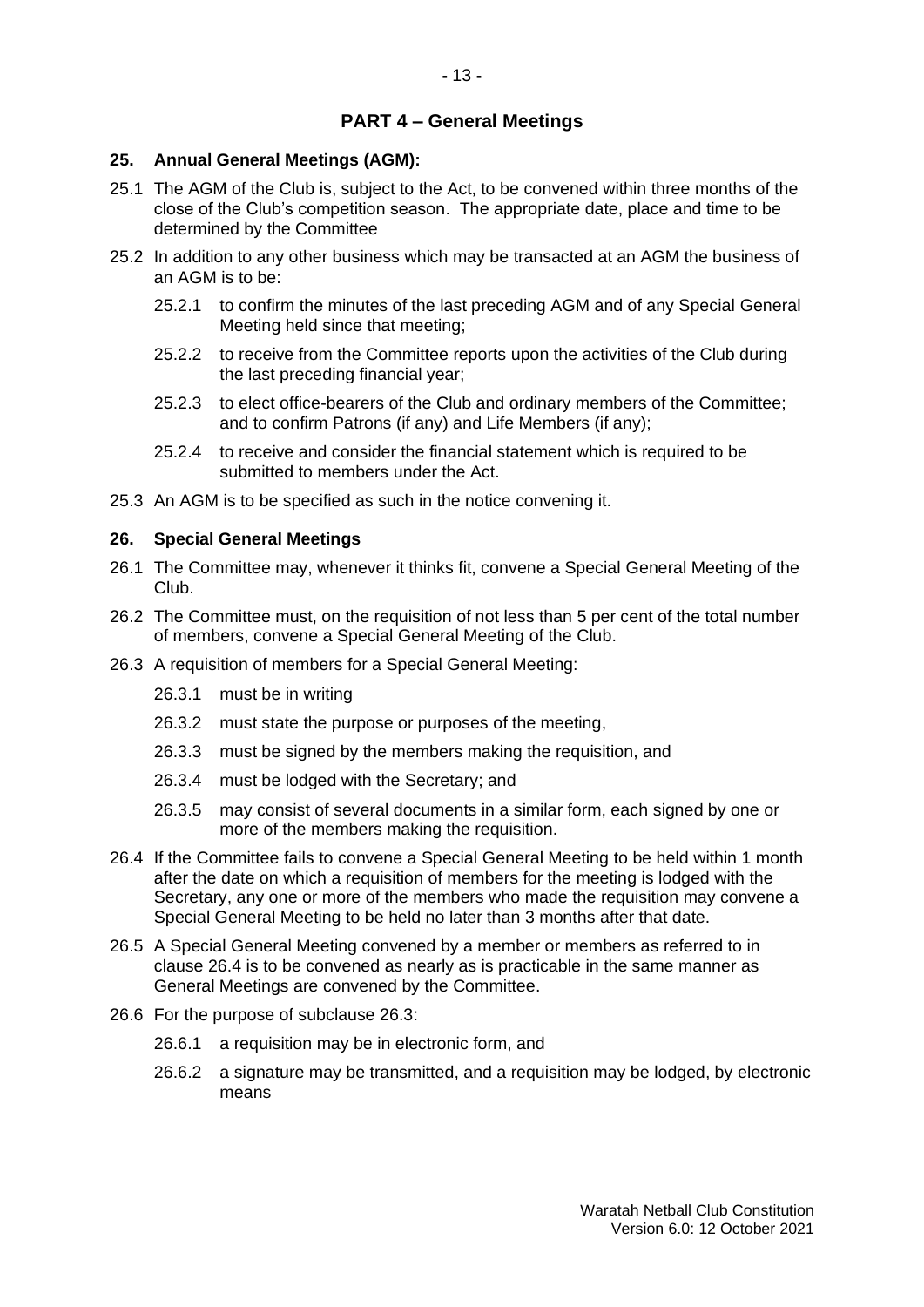# **27. Notice:**

- 27.1 Except if the nature of the business proposed to be dealt with at an AGM requires a Special Resolution of the Club the Secretary is to, at least 14 days before the date fixed for the holding of the AGM, cause to be served on each member a notice specifying the place, date and time of the meeting and the nature of the business proposed to be transacted at the meeting.
- 27.2 If the nature of the business proposed to be dealt with at General Meeting requires a Special Resolution of the Club the Secretary must, at least 21 days before the date fixed for the holding of the General Meeting, cause notice to be given to each member specifying, in addition to the matter required under subclause 27.1 the intention to propose the resolution as a Special Resolution.
- 27.3 No business other than that specified in the notice convening a General Meeting is to be transacted at the meeting except, in the case of AGM, business which may be transacted pursuant to clause 25.3.
- 27.4 A member desiring to bring any business before a General Meeting may give notice in writing of that business to the Secretary who is to include that business in the next notice calling a General Meeting given after receipt of the notice from the member.

### **28. Quorum for General Meetings:**

- 28.1 No item of business is to be transacted at a General Meeting unless a quorum of members entitled under these rules to vote is present during the time the meeting is considering that item.
- 28.2 Five (5) members present in person constitute a quorum for the transaction of the business of a General Meeting.
- 28.3 If within half an hour after the appointed time for the commencement of a General Meeting a quorum is not present, the meeting:
	- 28.3.1 if convened upon the requisition of members, is to be dissolved and
	- 28.3.2 in any other case is to stand adjourned to the same day the following week at the same time and (unless another place is specified at the time of the adjournment by the person presiding at the meeting or communicated by written notice to member given the day before to which the meeting is adjourned) at the same place.
- 28.4 If at the adjourned meeting a quorum is not present within half an hour after the time appointed for the commencement of the meeting, the members present (being at least 3) are to constitute a quorum.

### **29. Presiding Member:**

- 29.1 The President or, in the president's absence, the Vice-President, is to preside as Chairperson at each General Meeting of the Club.
- 29.2 If the President and Vice-president are absent from a General Meeting or unwilling to act, the members present is to elect one of their number to preside as Chairperson at the meeting.

### **30. Adjournment:**

30.1 The Chairperson of a General Meeting at which a quorum is present may, with the consent of the majority of members present at the meeting, adjourn the meeting from time to time and place to place, but no business is to be transacted at an adjourned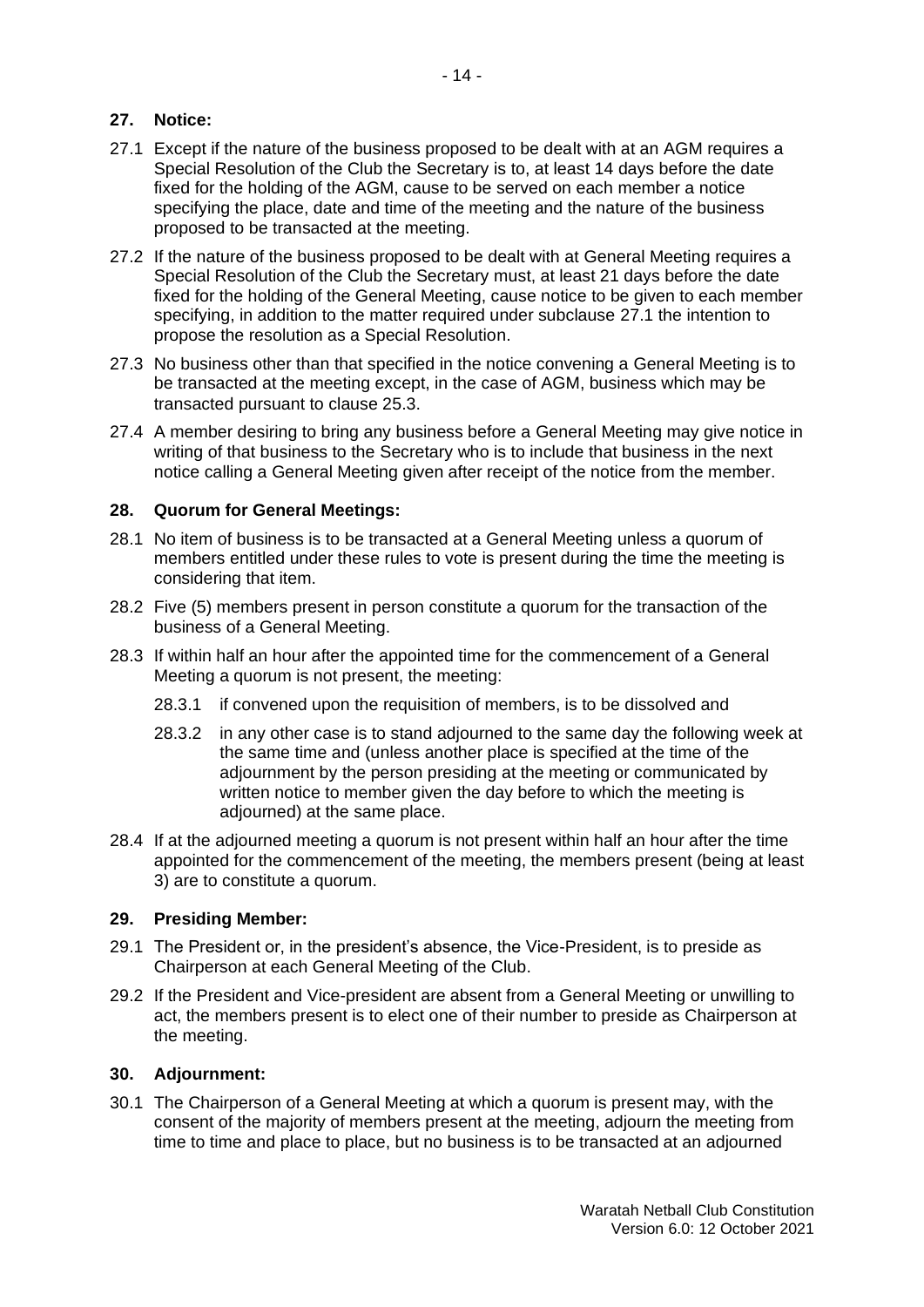meeting other than the business left unfinished at the meeting at which the adjournment took place.

- 30.2 If a General Meeting is adjourned for 14 days or more, the Secretary is to give written or oral notice of the adjourned meeting to each member of the Club stating that place, date and time of the meeting and the nature of the business to be transacted at the meeting.
- 30.3 Except is provided in clauses (1) and (2), notice of an adjournment of a General Meeting or of the business to be transacted at an adjourned meeting is not required to be given.

# **31. Making of Decisions:**

- 31.1 A question arising at a General Meeting of the Club is to be determined by either:
	- 31.1.1 a show of hands or if the meeting is one in which clause 36 applies, any appropriate corresponding method that the Committee may determine, or
	- 31.1.2 if on the motion of the Chairperson or if 5 or more members present at the meeting decide that the question should be determined by a written ballot  $- a$ written ballot.
- 31.2 If the question is to be determined by a show of hands, a declaration by the Chairperson that a resolution has, on a show of hands, been carried or carried unanimously or carried by a particular majority or lost, or an entry to that effect in the minute book of the Club, is evidence of the fact without proof of the number or proportion of the votes recorded in favour of or against that resolution.
- 31.3 If the question is to be determined by a written ballot, the ballot is to be conducted in accordance with the directions of the Chairperson.

### **32. Special resolutions**

32.1 A special resolution may only be passed by the Club in accordance with [Section 39](http://www.austlii.edu.au/au/legis/nsw/consol_act/aia2009307/s39.html) of [the Act.](http://www.austlii.edu.au/au/legis/nsw/consol_act/aia2009307/)

### **33. Voting:**

- 33.1 On any question arising at a General Meeting of the Club a member has one vote only.
- 33.2 In the case of an equality of votes on a question at a general meeting, the Chairperson of the meeting is entitled to exercise a second or casting vote.
- 33.3 A member is not entitled to vote at any General Meeting of the Club unless all money due and payable by the member to the Club has been paid.
- 33.4 A member is not entitled to vote at any General Meeting of the Club if the member is under 18 years of age.

### **34. Appointment of Proxies:**

34.1 Proxy voting must not be undertaken at or in respect of a general meeting.

### **35. Postal or Electronic ballots:**

- 35.1 The Club may hold a postal or electronic ballot (as the Committee determines) to determine any issue or proposal (other than an appeal under clause 11).
- 35.2 A postal or electronic ballot is to be conducted in accordance with Schedule 3 to the Regulation.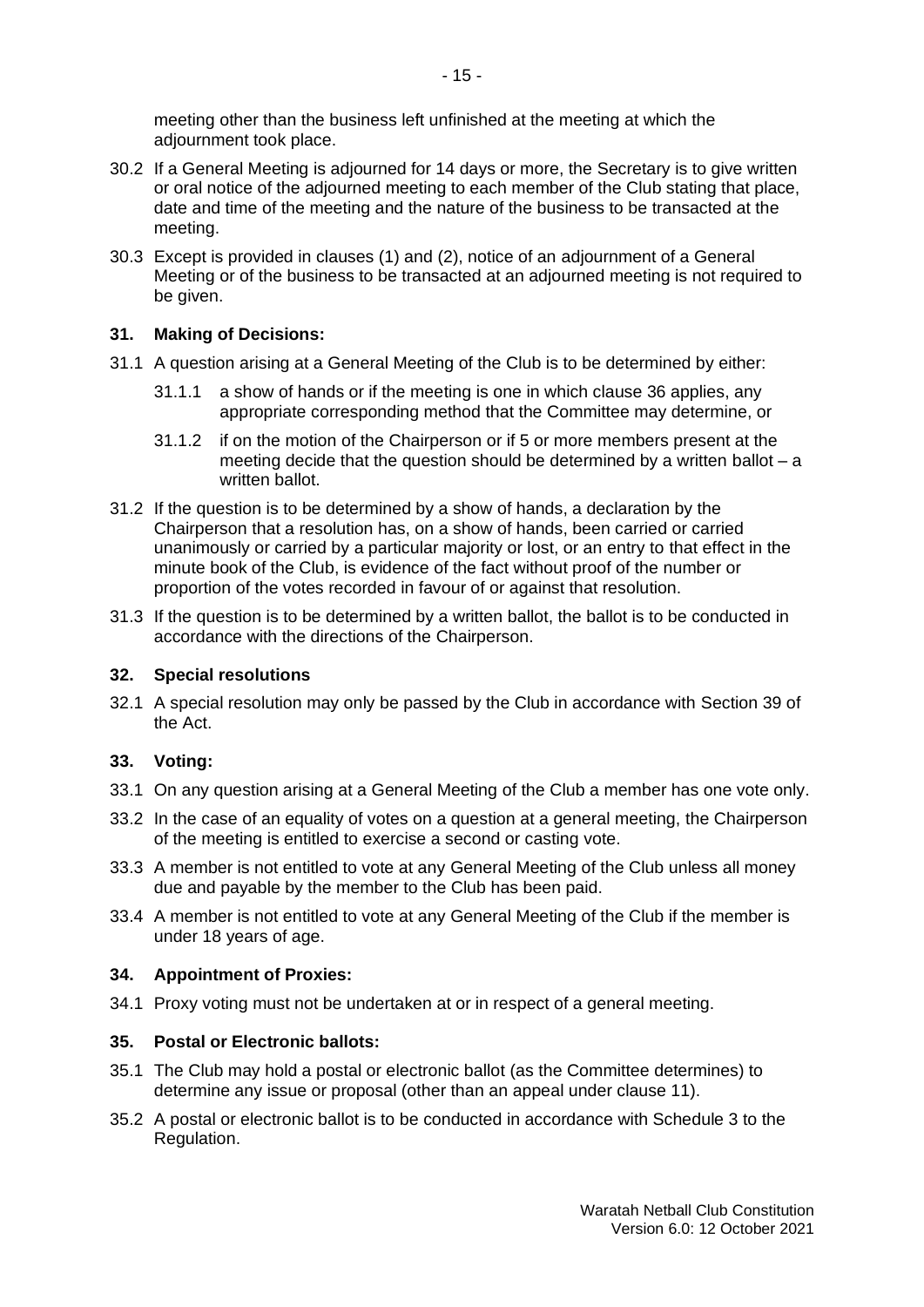### **36. Use of technology at general meetings:**

- 36.1 A General Meeting may be held at 2 or more venues using any technology approved by the Committee that gives each of the Club's members a reasonable opportunity to participate.
- 36.2 A member of the Club who participates in a General Meeting using that technology is taken to be present at the meeting and, if the member votes at the meeting, is taken to have voted in person.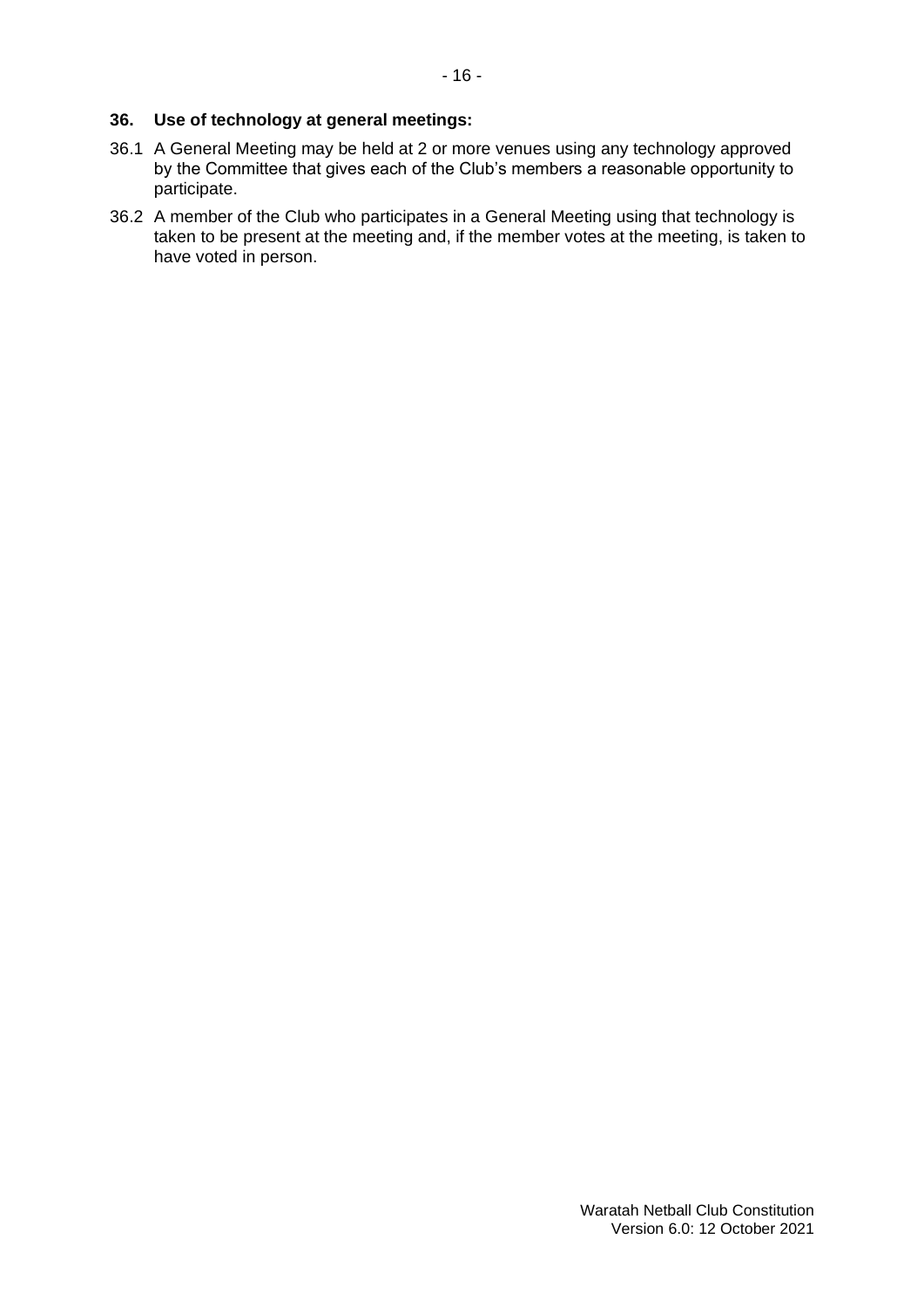# **PART V - Miscellaneous**

### **37. Insurance**

37.1 The Club may effect and maintain insurance.

### **38. Funds – Source:**

- 38.1 The funds of the Club are to be derived from entrance fees and annual subscriptions of members, donations, and, subject to any resolution passed by the Club in General Meeting, any other sources as the Committee determines.
- 38.2 All money received by the Club is to be deposited as soon as practicable and without deduction to the credit of the Club's bank account.
- 38.3 The Club must, as soon as practicable after receiving any money, issue an appropriate receipt.

### **39. Funds – Management:**

- 39.1 Subject to any resolution passed by the Club in General Meeting, the funds of the Club are to be used in pursuant of the objects of the Club in such manner as the Committee determines.
- 39.2 All cheques, drafts, bills of exchange, promissory notes and other negotiable instruments are to be signed by 2 authorised signatories.

### **40. Association is non-profit:**

40.1 Subject to the Act and the Regulation, the Club must apply its funds and assets solely in pursuance of the objects of the association and must not conduct its affairs so as to provide a pecuniary gain for any of its members.

### **41. Distribution of property on winding up of association:**

- 41.1 Subject to the Act and the Regulations, in a winding up of the Club, any surplus property of the Club is to be transferred to another organisation with similar objects and which is not carried on for the profit or gain of its individual members.
- 41.2 In this clause, a reference to the surplus property of the Club is a reference to that property of the Club remaining after satisfaction of the debts and liabilities of the Club and the costs, charges and expenses of the winding up of the Club.

### **42. Change of name, objects or Constitution**

42.1 An application for registration of a change in the Club's name, objects or constitution in accordance with section 10 of the Act is to be made by the public officer or a Committee member.

### **43. Custody of Books Etc:**

- 43.1 Except as otherwise provided by this constitution, all records, books and other documents relating to the Club must be kept in New South Wales:
	- 43.1.1. at the main premises of the Club, in the custody of the public officer or Secretary of the Club, or